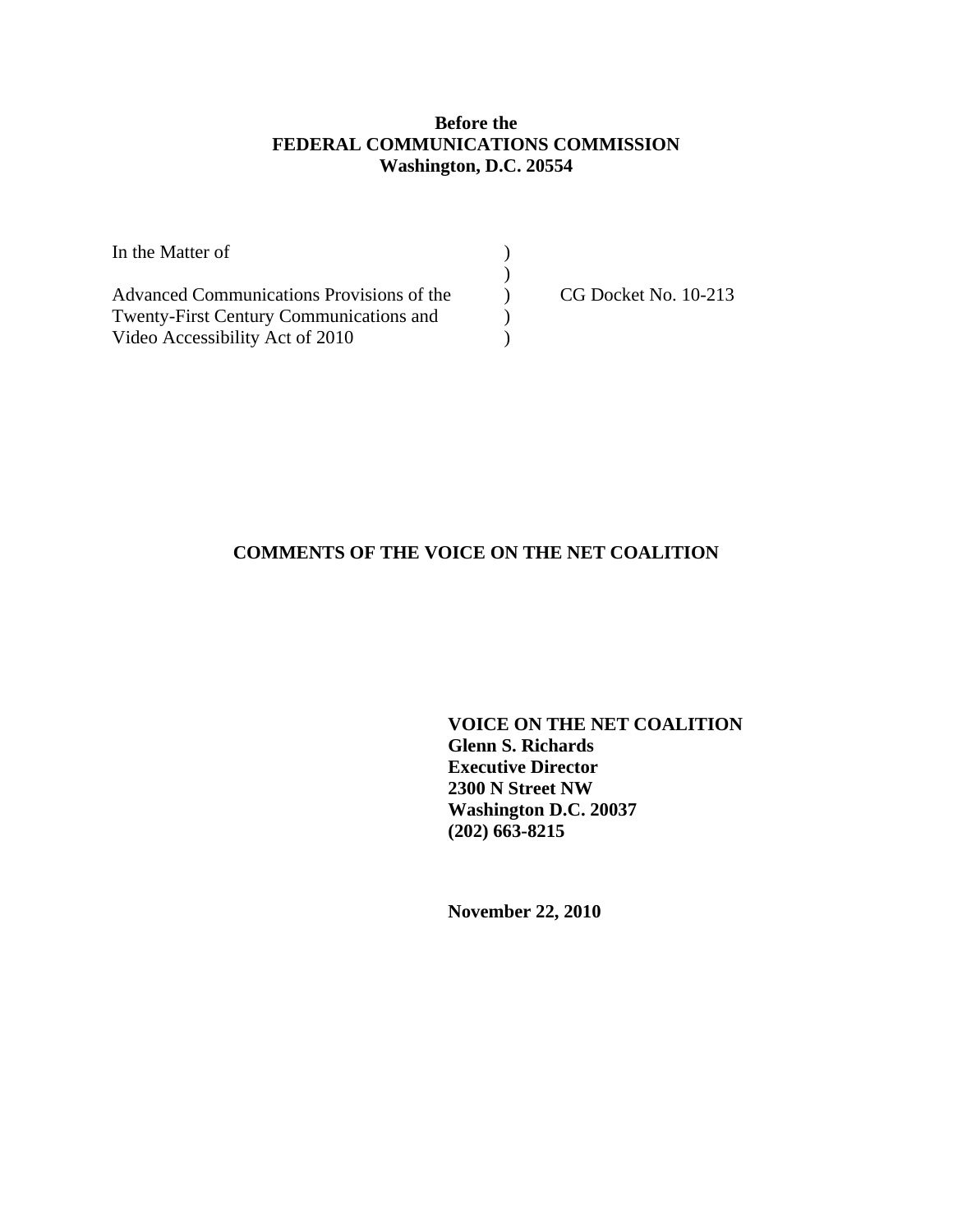# **TABLE OF CONTENTS**

# **Page**

| THE COMMISSION SHOULD APPLY THE ACT IN A MANNER THAT FOSTERS<br>L.                                                                                                    |
|-----------------------------------------------------------------------------------------------------------------------------------------------------------------------|
| A. The Definition of Advanced Communications Services Must Be Narrowly Construed To<br>Apply Only To Services with an Advanced Communication Service as Their Primary |
| B. The Commission Can Use Its Authority To Waive Application Of Section 716 To<br>Services Whose Primary Function Is Not Voice Communications 12                      |
| C. "Advanced Communications Services" Are Expressly Enumerated In The Act,<br>Precluding The Commission From Implementing Rules Covering Unenumerated                 |
| D. Congress Expressly Permitted A Manufacturer Or Service Provider To Meet Its<br>Accessibility Obligations Across A Product Line, Rather Than On A Specific Product- |
|                                                                                                                                                                       |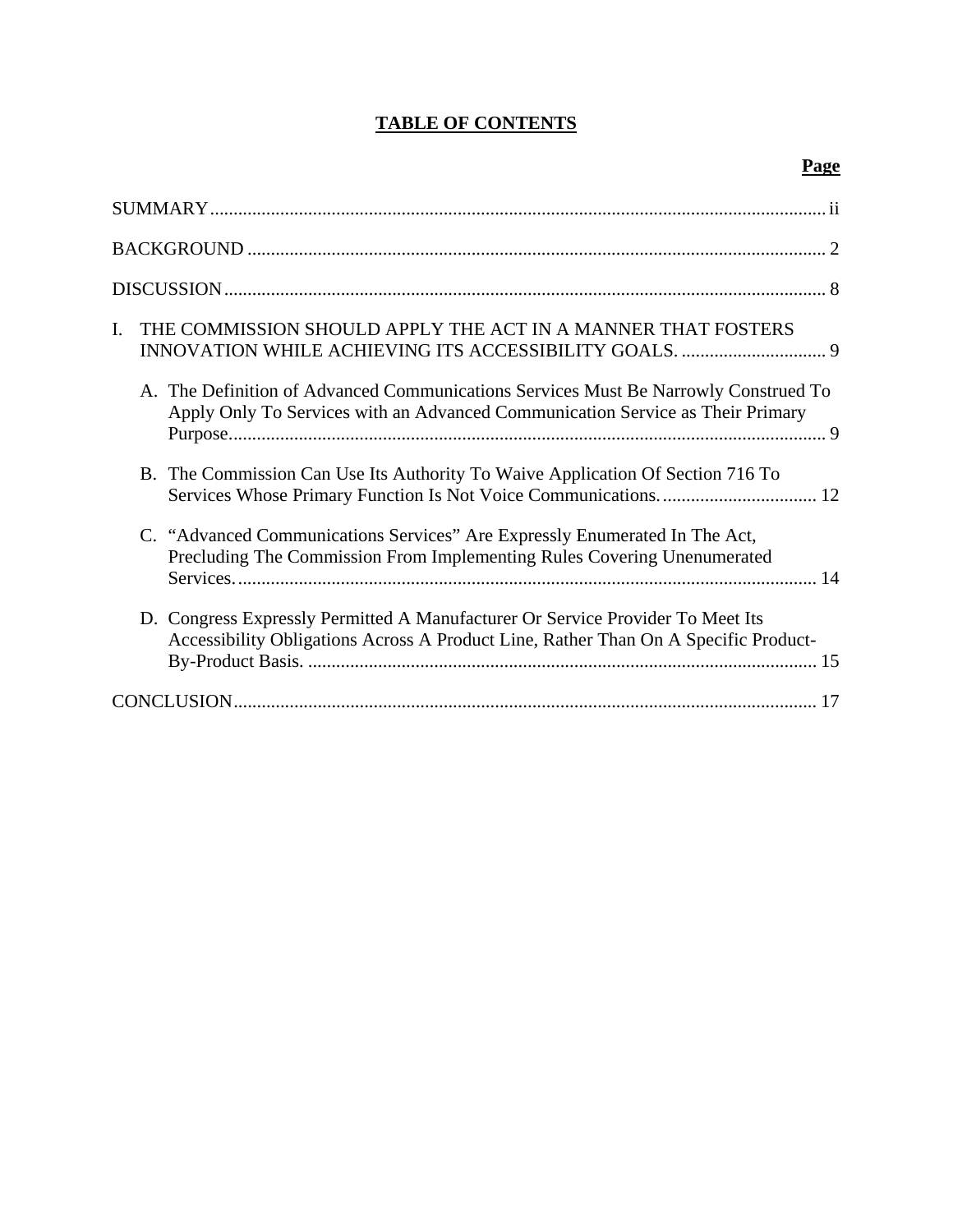#### **SUMMARY**

The Twenty-First Century Communications and Video Accessibility Act of 2010 will ensure that individuals with disabilities can take advantage of emerging communications technologies. The Act also provides the Commission with needed flexibility to implement the specific provisions in a manner that will not deter investment or impede development. Thus, the Commission should apply the Act in a manner that fosters innovation and meets accessibility goals.

 The Voice on the Net Coalition proposes that the definition of advanced communication be narrowly construed to include only those services, products and applications where communications is the primary purpose. In addition, service providers should be able to meet accessibility obligations across a product line, rather than on a product by product basis. In certain cases, waivers may be appropriate for services and applications where voice is not the primary function.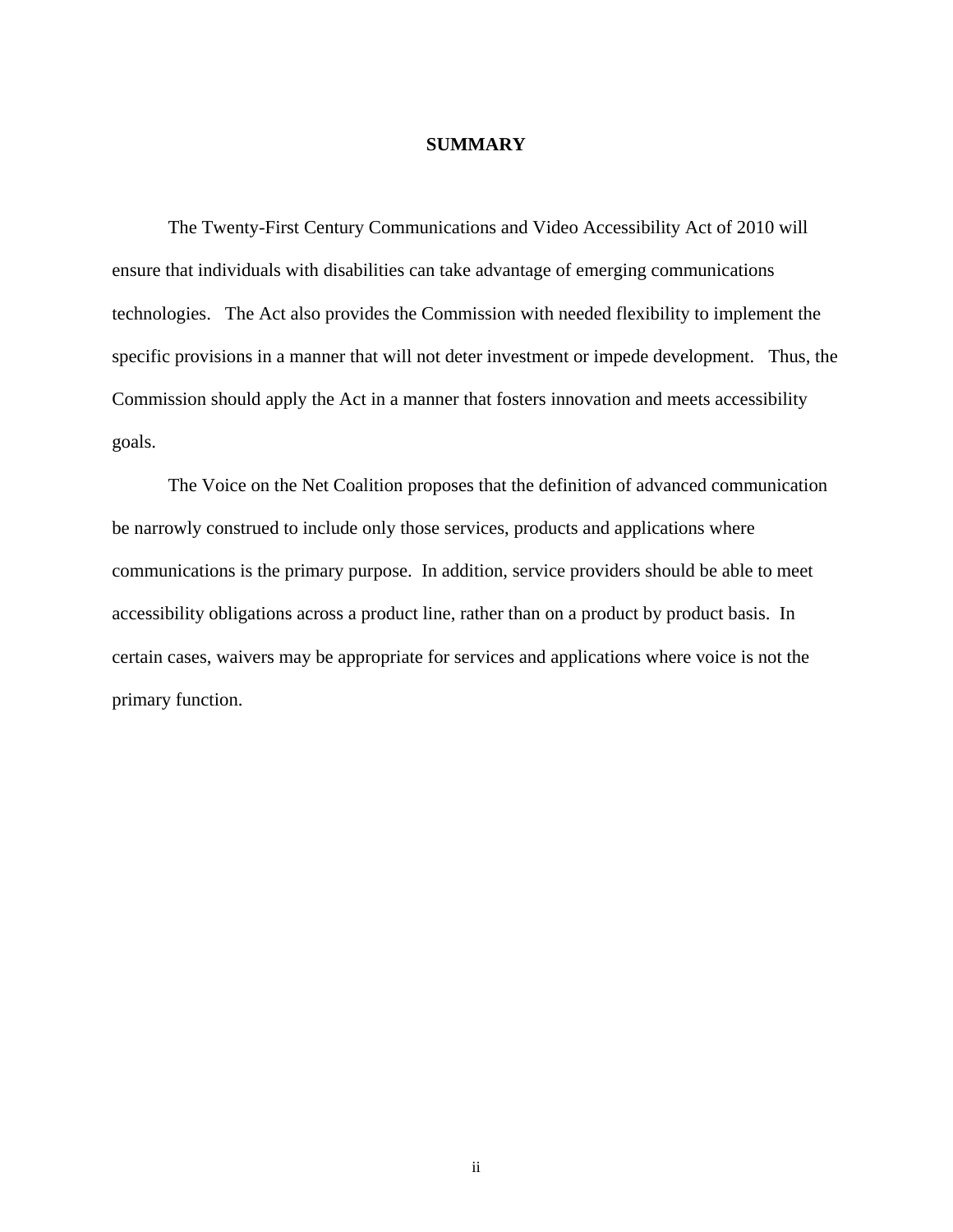## **Before the FEDERAL COMMUNICATIONS COMMISSION Washington, D.C. 20554**

| In the Matter of                               |                      |
|------------------------------------------------|----------------------|
|                                                |                      |
| Advanced Communications Provisions of the      | CG Docket No. 10-213 |
| <b>Twenty-First Century Communications and</b> |                      |
| Video Accessibility Act of 2010                |                      |

# **COMMENTS OF THE VOICE ON THE NET COALITION**

The Voice on the Net Coalition  $(VON$  Coalition)<sup>1</sup> hereby submits these comments in response to the Public Notice issued in the above-referenced proceeding.<sup>2</sup> In this proceeding, the Commission is seeking input on the meaning of key provisions in the Twenty-First Century Communications and Video Accessibility Act of 2010 ("Accessibility Act") $3$  that will be considered in the development of a Notice of Proposed Rulemaking required by the Accessibility Act. The VON Coalition supports the laudable goals of the Accessibility Act, which has been drafted to ensure that individuals with disabilities can take advantage of emerging communications technologies and recognizes that regulatory flexibility and clearly defined, narrow interpretations will promote investment in and the continued development of these new technologies.

<sup>&</sup>lt;sup>1</sup> The VON Coalition works to advance regulatory policies that enable Americans to take advantage of the promise and potential of IP enabled communications. VON Coalition members are developing and delivering voice and other communications applications that may be used over the Internet. VON Coalition members include AT&T, Broadvox, Cisco, Google, iBasis, Microsoft, Skype, T-Mobile, Vonage and Yahoo.

 $2$  Public Notice, DA 10-2029 (rel. October 21, 2010).

<sup>&</sup>lt;sup>3</sup> Pub. L. No. 111-260, 124 Stat.2751 (2010).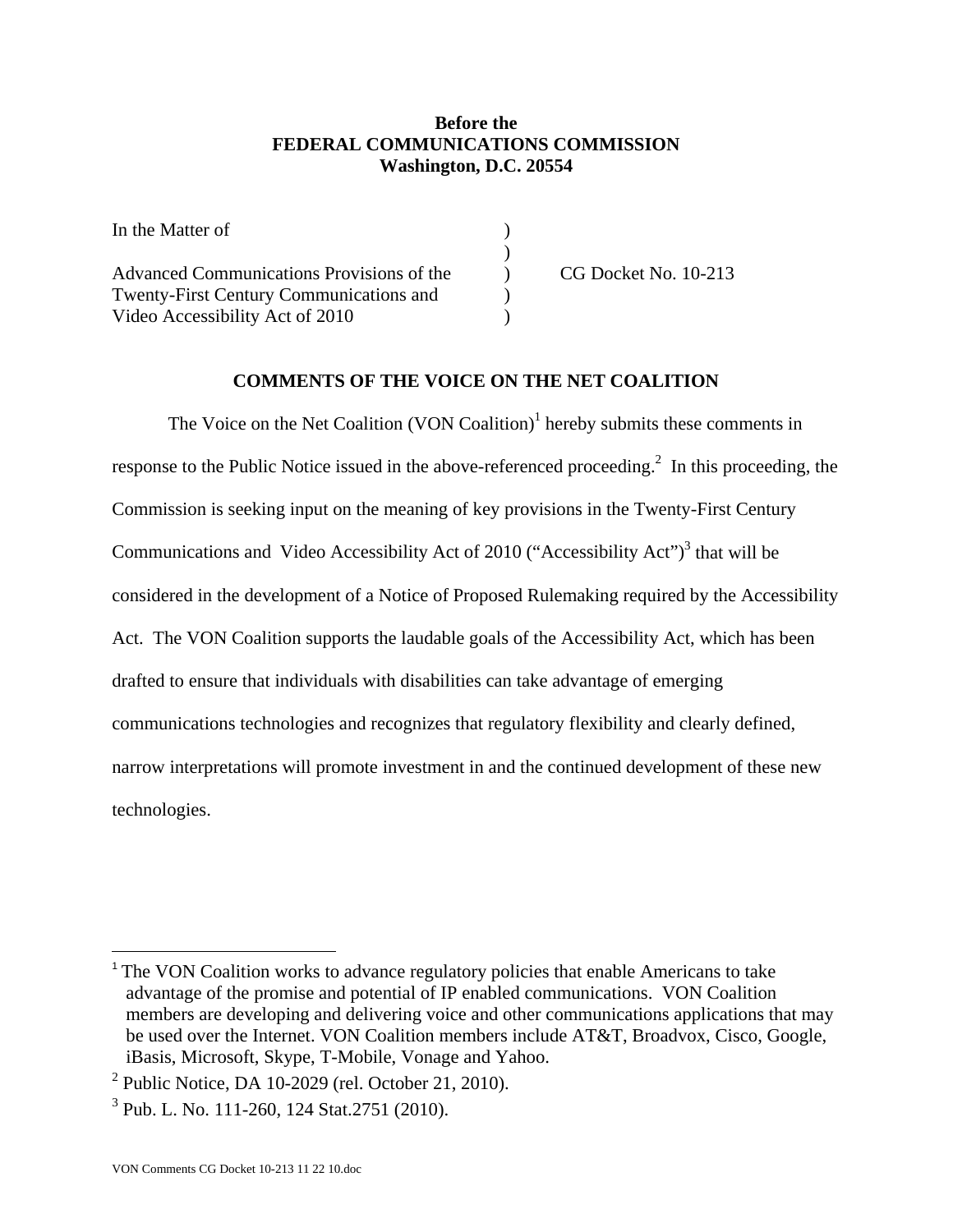#### **BACKGROUND**

 The first decade of the Twenty First Century has seen many technological changes, but few have had the dramatic impact on people's lives as the shift to Internet Protocol ("IP") enabled applications, products or services – whether accessed over the public Internet or supported by managed networks, which empower people to easily communicate, share and access information, and engage in business relationships around the globe. IP has successfully allowed for the seamless convergence of voice, video and data over single platforms – breaking down many barriers once faced by people with disabilities.

 The IP communications industry was an early leader in addressing disability access issues. In July 1999, the VON Coalition announced the industry's voluntary commitment to make voice applications accessible (as that became readily achievable) and to consider the needs of people with disabilities in the development of new Voice over Internet Protocol ("VoIP") applications, products, and services. In December 1999, the VON Coalition organized a day-long VoIP disability forum at the FCC in cooperation with various disability rights organizations and FCC staff — including the Alexander Graham Bell Association, American Federation for the Blind, Consumer Action Network, Gallaudet University, Self Help for Hard of Hearing People, and Telecommunications for the Deaf Inc. These efforts have helped ensure that disability access issues are forethought and not an afterthought for VoIP developers.

IP communications companies have already taken important steps to make their products and services accessible and are committed to continuing that progress. In particular, IP communications companies have contributed to accessibility standards and guidelines created by the International Telecommunications Union (ITU), the Internet Engineering Task Force (IETF), and the Telecommunications Industry Association (TIA).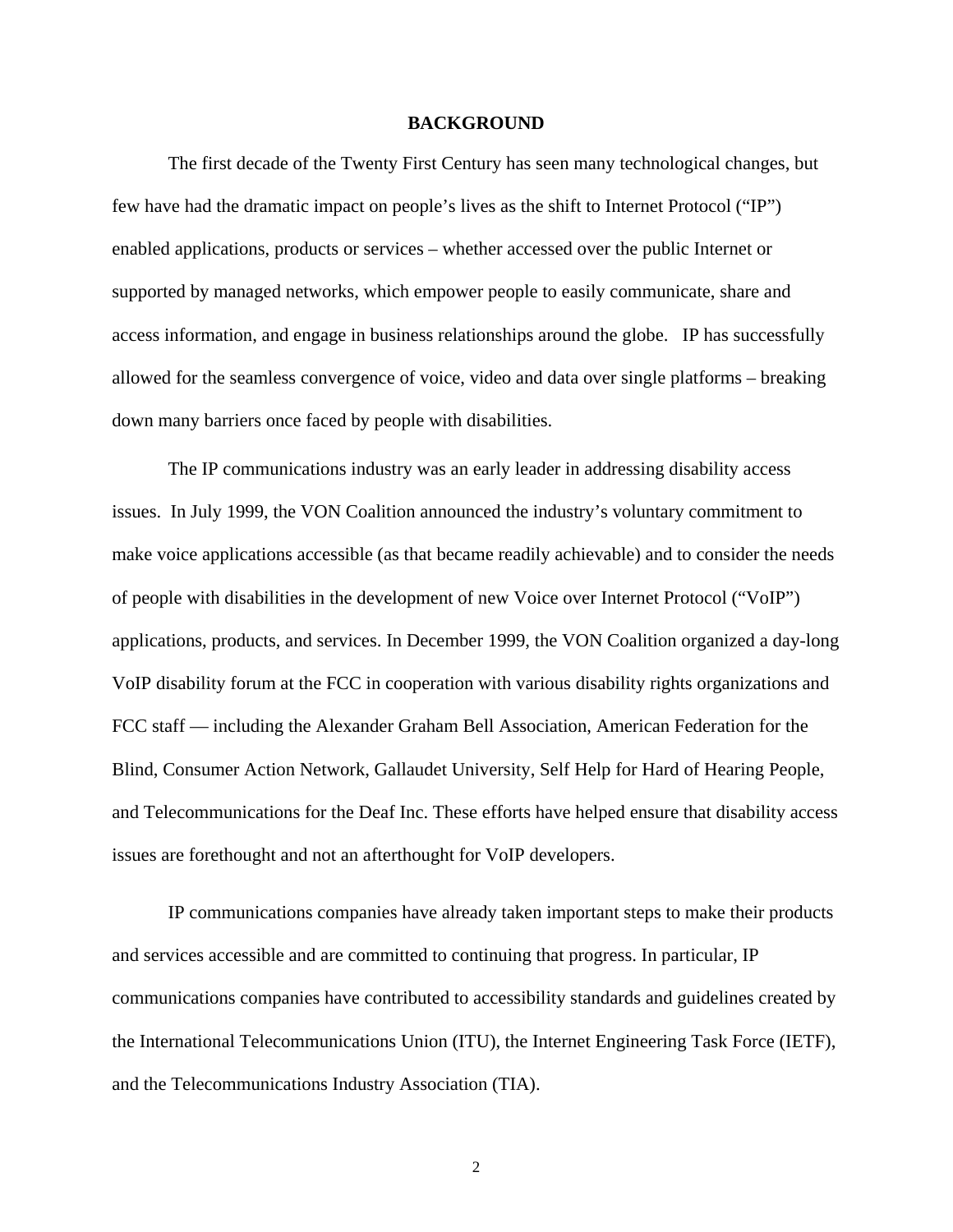For example, IP communications companies have developed standards and implemented technology that is interoperable with TeleTypewriter/Telecommunications Device for the Deaf ("TTY/TDD") devices. Often, a G.711 digital codec coupled with a dependable broadband connection is used for TTY/TDD access. In some cases, IP equipment manufacturers have gone beyond traditional TTY implementations to develop technology that enables people with TTY/TDD interfaces to leave messages and access to the same messaging capabilities available to other voice-only users. This allows hearing-impaired users to operate their voicemail account to record and playback TTY/TDD messages that would have otherwise been inaccessible to them, involving no additional investment in hardware and allowing use of the same voicemail system as their co-workers. In addition, IP providers are making available voice mail to text services that can be used by the hearing-impaired.<sup>4</sup> Others, including Google, Skype and Yahoo incorporate instant messaging ("IM") technology directly into their products. Combined with wireless short messaging service ("SMS") capabilities, these IM products all but eliminate the need for TTY/TDD devices.<sup>5</sup>

1

5 *See Good Bye TTY*? by Kevin Ball**,** reproduced at http://www.hearinglossweb.com/tech/tty/gby.htm. Mr. Ball states:"IM brings everything that TTY provides; text based communication, instantaneous response and the ability to print conversations. In addition, IM is an efficient and very cost-effective medium (its costs nothing to download) for co-workers and supervisors to communicate effectively with deaf employees. The historical barrier to communication is minimized as the communication facilitator, whether an interpreter, co-worker, laptop or CART reporter is removed from the conversational process."

<sup>4</sup> *See Junction Networks Teams Up With PhoneTag to offer Voicemail-to-Text, 07/20/2010*  http://www.onsip.com/press/press-releases/2010/07/20/junction-networks-teams-up-withphonetag-to-offervoice?\_\_utma=1.1668761808.1290114553.1290114553.1290114553.1&\_\_utmb=1.2.10.12901  $14553&$  utmc= $1&$  utmx=- $&$  utmz=1.1290114553.1.1.utmcsr=google|utmccn=%28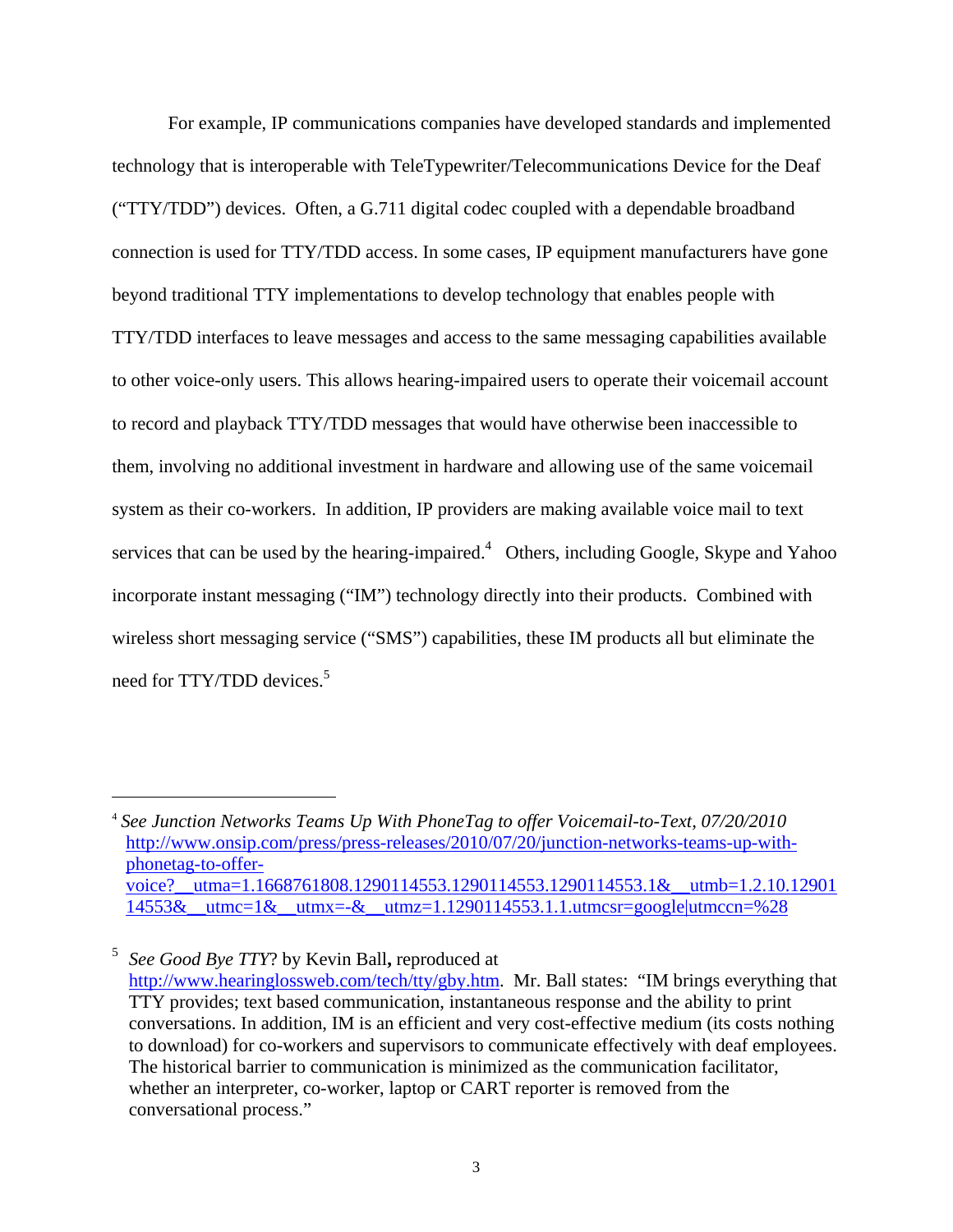IP Communications can offer better voice quality than traditional PSTN services. Most users claim the same or better voice quality and service reliability than traditional landline service. Now some IP communications providers are offering wideband voice technology known as High Definition, HD, or wideband voice service over broadband. These enhanced capabilities have the potential to improve voice intelligibility through CD quality sound, surround sound for conference calls, and even telepresence for better communication.<sup>6</sup>

 **In addition to better voice quality, video calling is finally made possible — enabling communication by sign language.** IP protocols (SIP, H.323 and others) allow people with disabilities to communicate using video and sign language. IP providers have built video phones, allowing parties using American Sign Language to converse without operator intervention. Video relay services are also becoming more available, allowing hard-of-hearing, deaf, or speech impaired people to call anyone they want and communicate naturally.<sup>7</sup>

<sup>&</sup>lt;sup>6</sup> See The Power of the Silk Codec, Jonathan Rosenberg, Chief Technology Strategist, Skype, http://blogs.skype.com/en/2010/09/the\_power\_of\_silk.html describing Skype's high definition voice codec, SILK. "In order to make it sound like the other person is in the room with you, it is necessary to capture the full frequency range of their speech, transmit it over the network, and reconstruct it at the other end. This is something that the traditional telephone networks – including mobile and landline – are not very good at. Those networks were designed to convey "just enough" of the frequency range of human speech to make the call intelligible, but not nearly enough to make it sound like they are in the same room as you. "

<sup>7</sup> See *Lone Star College System,* May 26, 2010, ASL Students Help Parents of Deaf Children Improve Communication Skills Through Family Signs Program http://www.lonestar.edu/15171.htm**.** American Sign Language Students at Lone Star College-CyFair and teach parents of deaf children sign language via Skype video. A parent of the program commented, "I loved the opportunity to get to learn new signs and to teach the new signs I learned to my daughter when she came home on the weekends. I think this is a great idea for the family of students with a hearing disability to be able to communicate with them better."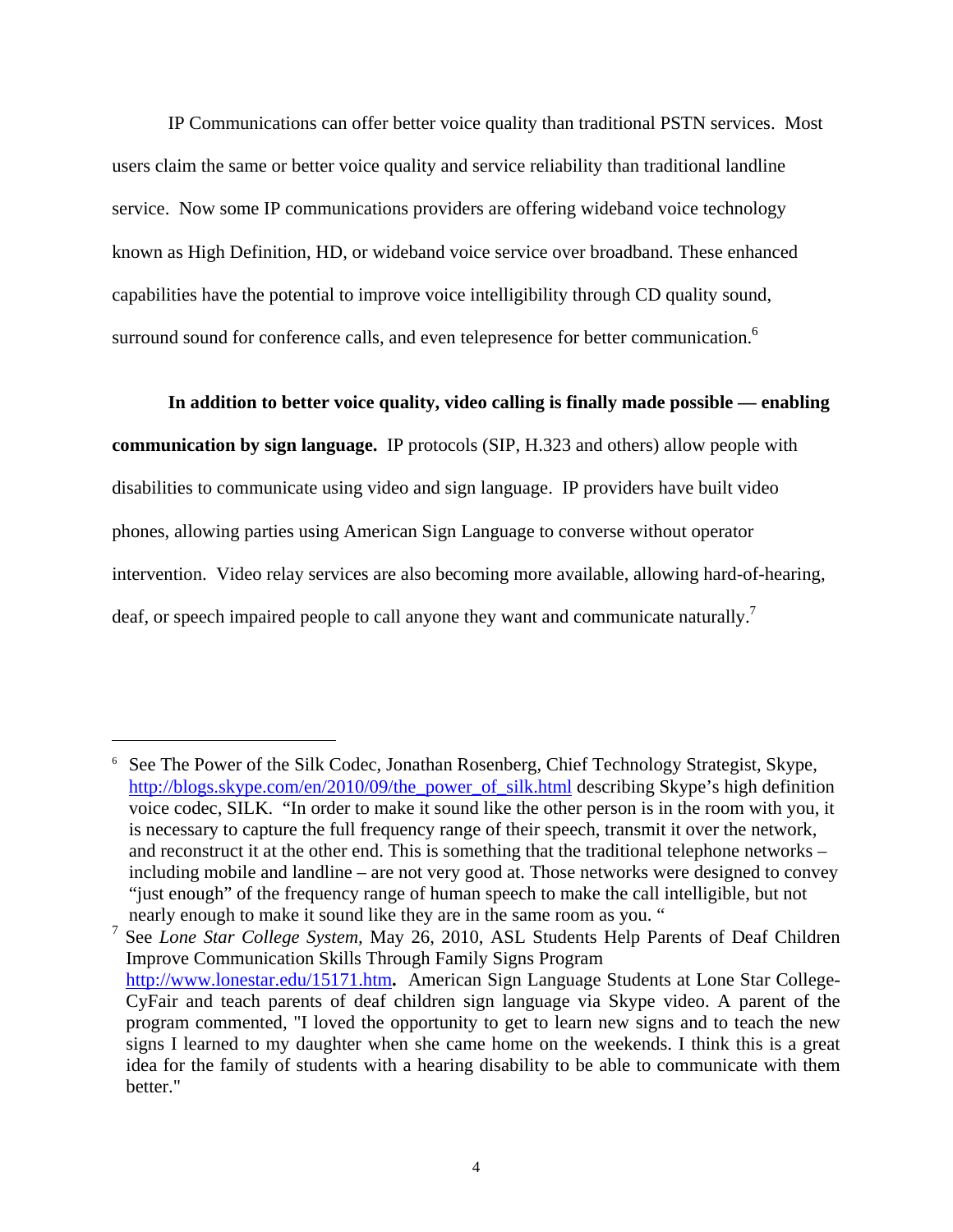IP communications is also driving down communications costs, benefitting consumers with disabilities who in the past have often needed expensive, specialized equipment to communicate. Some providers have made their IP enabled video calling software available for download for free on the Internet. The only cost may be an inexpensive video camera. IP communications has enabled Gallaudet University to "video telephone booths" on its campus.

 Computers provide new and different accessibility features which enable consumers to communicate. Softphones – which are either installed in most standard computers or accessed through peripherals -- can be easily and inexpensively customized to provide accessibility capabilities by leveraging the accessibility features in the operating systems of computers, such as text-to-speech for audible Caller ID and message waiting indication. This makes the blindfriendly communications device affordable for more users.

 The convergence of voice, video and data enables new kinds of accessibility. For example, IP communications allows bridging voice with text, video with the PSTN, and new kinds of mobility (permitting access anywhere the user has an Internet connection). Combining voice, video and data gives users the choice to decide how they want to communicate. A deafblind person could sign his conversation and then read the response on text with a Braille display. A hearing-impaired person might use text for the main communication, then video to show his or her reaction to the conversation. Speech recognition software allows people with visual or mobility impairments to use spoken commands to access a corporate phone directory, place or transfer a call, establish a conference call or remotely activate call forwarding. Live voice chat rooms use IP to allow people to hear and speak to each other, whether using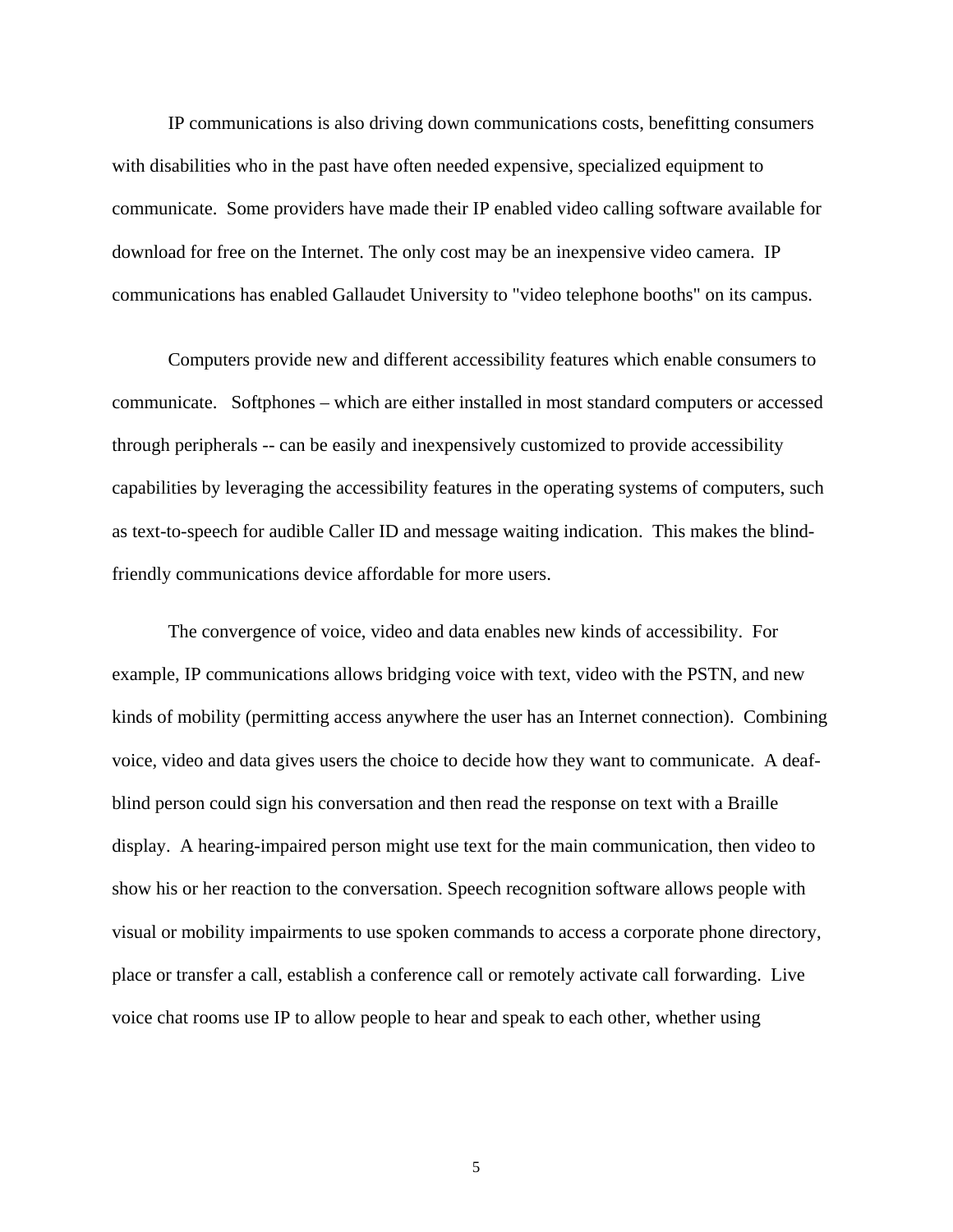microphones or text, like instant messenger, allowing consumers with disabilities multiple options for successful communication.8

 Google Voice is an example of an IP-based product that ensures usability by individuals with disabilities. Google Voice will transcribe a user's voicemail messages into text that are in turn emailed to that user. For those who are hard of hearing, this feature makes voicemail almost instantly accessible to them. In addition, a user of Google Voice is able to access voicemail features from the device of their choice; that in itself broadens accessibility, as the user is no longer limited by the features of the physical device that is associated with a given phone number.

 Inclusive Technologies, a company that provides consulting services on how products can better meet the needs of all users, including users with disabilities and the elderly, has identified a number of accessibility opportunities for VoIP and IP-enabled applications. The benefits range from easier set up and use, to improved intelligibility and better access to emergency services. Much of this is due to the integration of voice, text and video, across both wired and wireless platforms.<sup>9</sup>

 Employers are turning to IP communications to meet Americans with Disability Act Requirements. IP communications can help the disabled perform their jobs better and give them access to tools that allow them to pursue new opportunities. The applications may include allowing the blind to use voice enabled applications; the deaf to use video phone applications; and people with physical disabilities to use their work phone number from home.

<sup>8</sup> See http://www.disabled-world.com/communication/voip/.

<sup>9</sup> *Potential Accessibility Opportunities: VoIP and Related IP-enabled Applications*, at http://www.inclusive.com/trng/voip/opps.htm.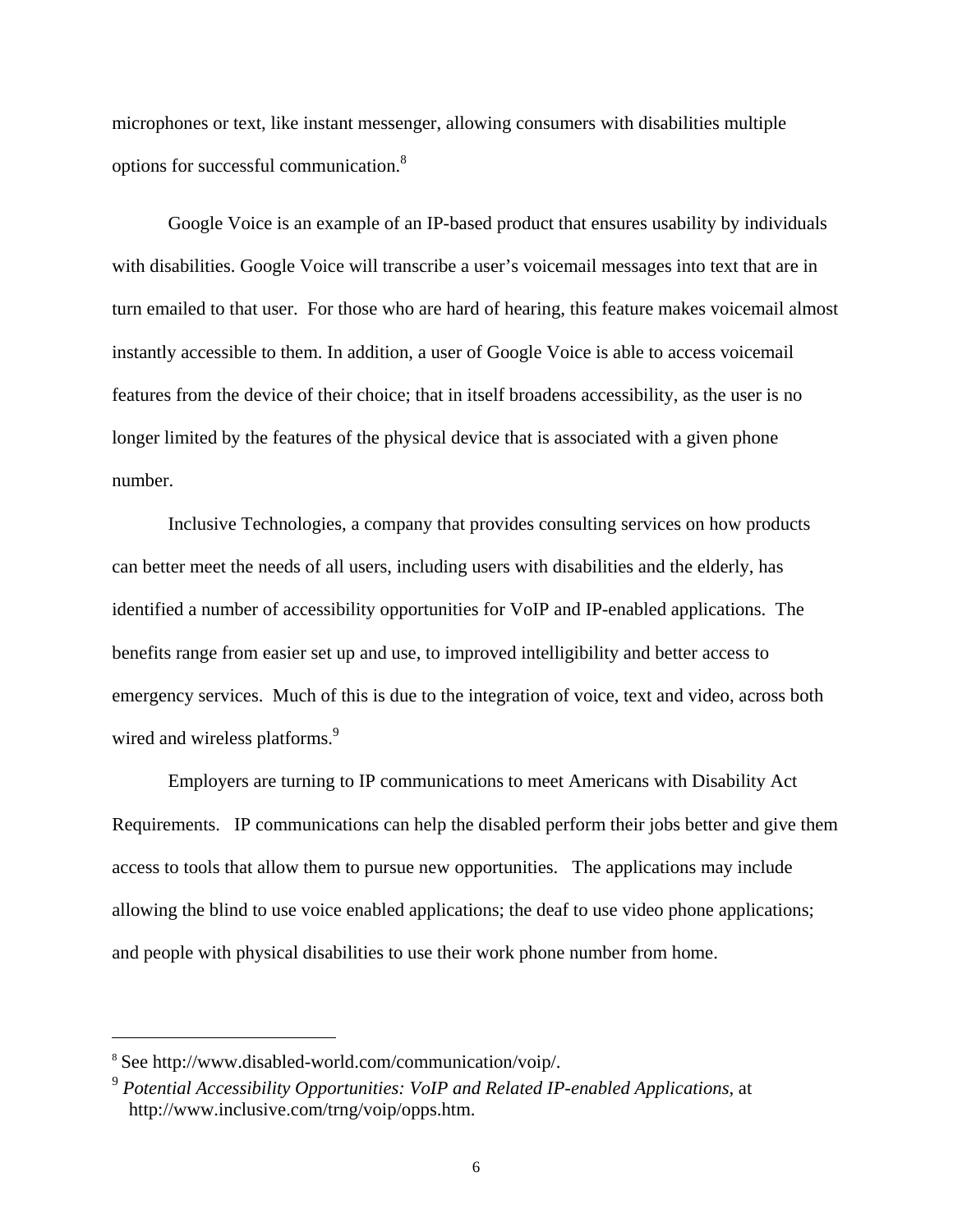For example, AccessWorld Solutions, the consulting arm of the American Foundation for the Blind, was engaged by Cisco to evaluate VoIP hardware/software phones.<sup>10</sup> The study noted productivity benefits from VoIP, including reduced operational expenses, unified messaging capability, mobility, value-added applications, non-proprietary technology that encourages third party development of accessibility features and a reliable architecture for TTY services. The study also complimented specific features of the phones, including easy access to features and functions; large buttons with logical layout; large LCD display screens that display information visually; documentation available in large print or Braille; programmable lines, speaker phones and touch screen operation. The study further noted that SoftPhones are compatible with screen reader and screen magnifier software, can identify line status (including missed calls) and have mouse driven functions allowing performance from a computer keyboard of the user's choosing.

IP communications can also allow for better communications between the disabled community and first responders, allowing our communities to be healthier, safer and more secure. For example, as 911 call centers transition to IP, the ability to integrate voice, video, and data over one network would be especially advantageous for the disabled and particularly in emergencies. For example, with an IP-enabled emergency network, the deaf could sign to emergency call takers over a VoIP-enabled video connection, and the blind can send text message to call takers for help. $^{11}$ 

<sup>&</sup>lt;sup>10</sup> *Improving Accessibility Through Usability of Voice-Over IP Phones, found at* http://www.afb.org/Section.asp?SectionID=45&TopicID=281&DocumentID=2415.

 $11$  The Department of Commerce is using IP communications for an emergency broadcast system. Commerce Department phones allow officials to deliver targeted warnings in an emergency by department — a reverse 9-1-1. The tool simultaneously sends audio streams and text messages to multiple Cisco IP phones, so that deaf and blind workers won't miss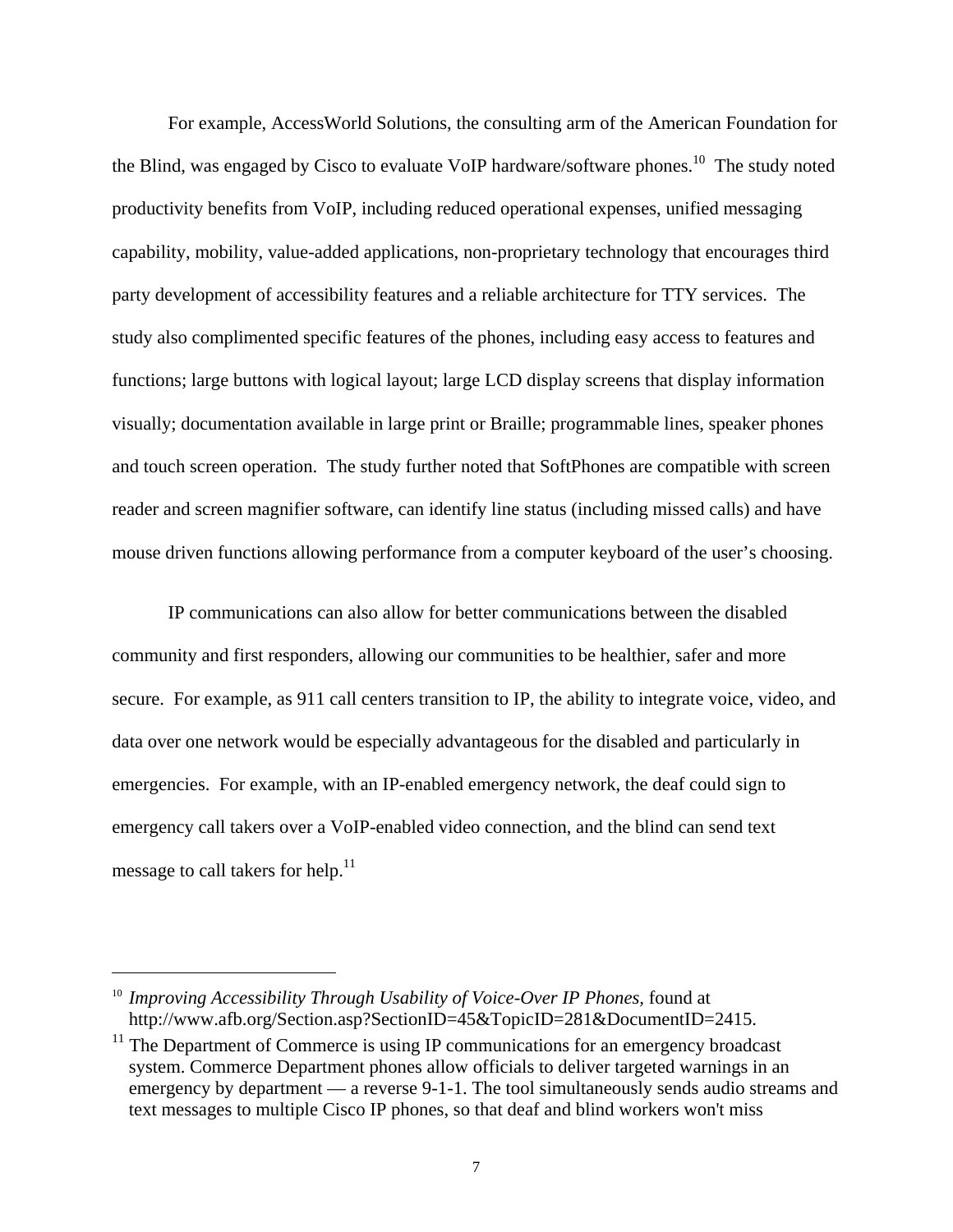**The Accessibility Act.** The Accessibility Act was signed into law by President Obama in October. It is designed to ensure that individuals with disabilities have access to emerging IPbased communication technologies – most of which are not currently regulated by the Commission today -- by adding Sections 716, 717 and 718 to the Communications Act. These new sections supplement Section 255 of the Act, which applies to most regulated telecommunications technologies, including interconnected VoIP.<sup>12</sup>

 In the Public Notice, the Commission is seeking comments on new definitions for advanced communications services and non-interconnected VoIP. In addition, the Commission seeks comments on the how manufacturers and service providers can comply with the requirements to make equipment or services available to individuals with disabilities, and whether third party applications might be acceptable. In addition, comments are requested on whether technical standards may be used as safe harbors for compliance. The Commission also seeks comments on what factors should be used to grant waivers of the accessibility requirements and timetables.

#### **DISCUSSION**

The IP communications industry has been a leader in the development of technology and services that give people with disabilities greater control over their communications experience. Most, if not all, were developed without threat of regulation or under regulatory fiat. To date,

important alerts, like fire alarms.

<sup>.</sup>http://www.cisco.com/web/strategy/government/gov\_us\_department\_commerce.html

<sup>&</sup>lt;sup>12</sup> IP-Enabled Services, Report and Order, WC Docket No. 04-36 (released June 15, 2007). In supporting the new requirement, the Commission noted that interconnected VoIP was increasingly being used to replace analog voice services and that "from the consumer's perspective, services that are perceived and used as a substitute for traditional telephony are subject to the same obligations that apply to traditional telephony." Id. at para. 19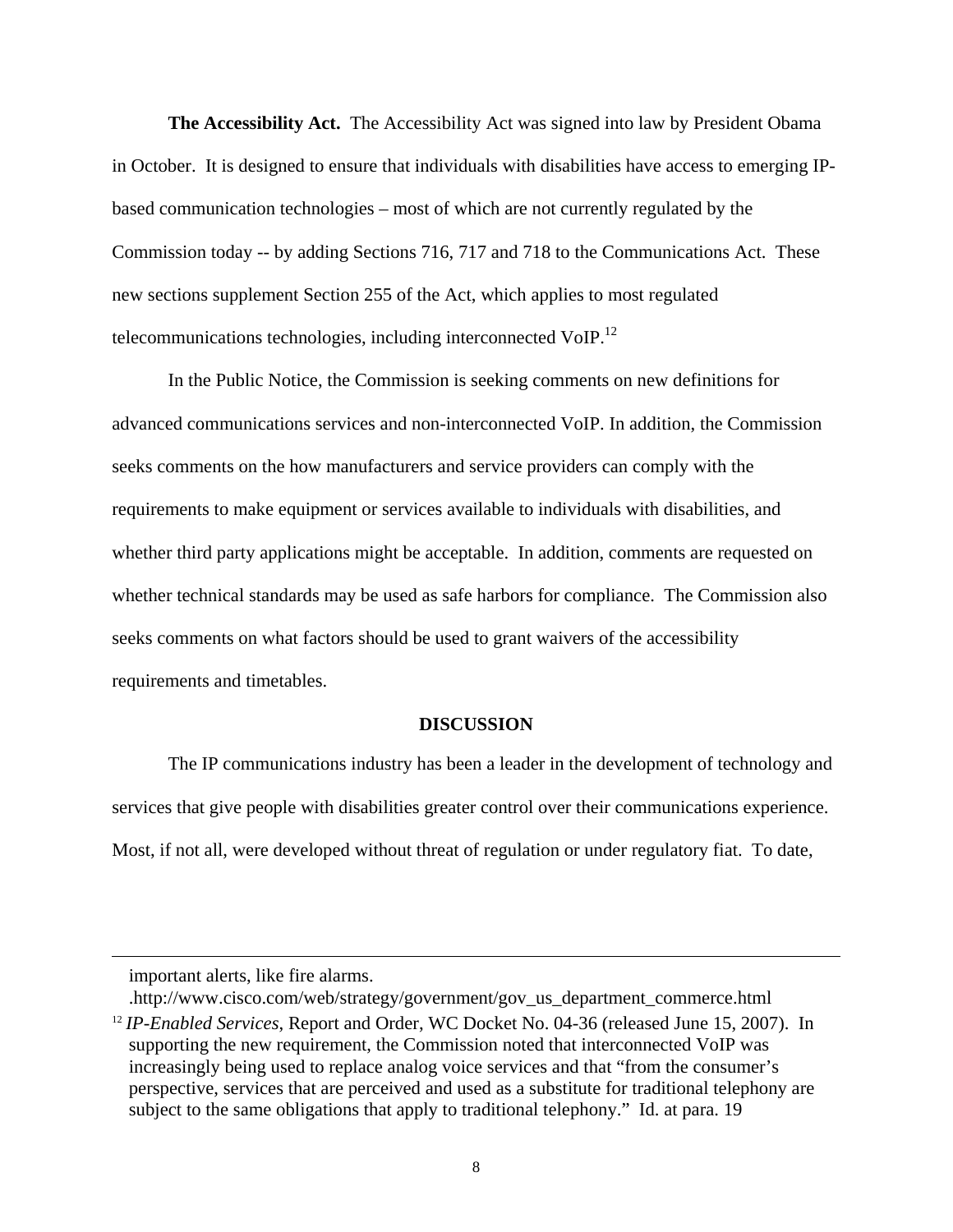there are no reported violations of Section 255 by a VoIP equipment manufacturer or services provider – and the requirement for compliance has been in place for more that three years.

 Thus, as the Commission moves forward with this important proceeding, it is critical that new terms are narrowly defined to meet the specific goals of the Act, implementation schedules rationally applied, and standards for waiver requests broadly interpreted to ensure that the Commission's efforts to facilitate accessibility do not impede innovation and investment in new technologies that would have otherwise benefited people with disabilities. In addition, new rules and enforcement procedures must be clear as to culpability since the device manufacturer, broadband provider, application developer and service provider will, in many instances, be different entities. Finally, the Commission should recognize that the market for IP communications continues to develop and that the rules it adopts in this proceeding should promote –not stifle – innovation and development. Very proscriptive rules could ultimately cause more harm than good for all consumers, including consumers with disabilities.

## **I. THE COMMISSION SHOULD APPLY THE ACT IN A MANNER THAT FOSTERS INNOVATION WHILE ACHIEVING ITS ACCESSIBILITY GOALS.**

### **A. The Definition of Advanced Communications Services Must Be Narrowly Construed To Apply Only To Services with an Advanced Communication Service as Their Primary Purpose.**

 Many services may include incidental voice, text, or video communications features. In determining which services fall within the definition of advanced communications services, the Commission should look at the core functionality of the service and not at incidental features.<sup>13</sup> The Commission should also look at the primary purpose for which the service is designed and marketed, and should make the determination on a service-by-service not on a product by product basis.

<u>.</u>

<sup>13</sup> *See* New Section 716(h)(1)(B)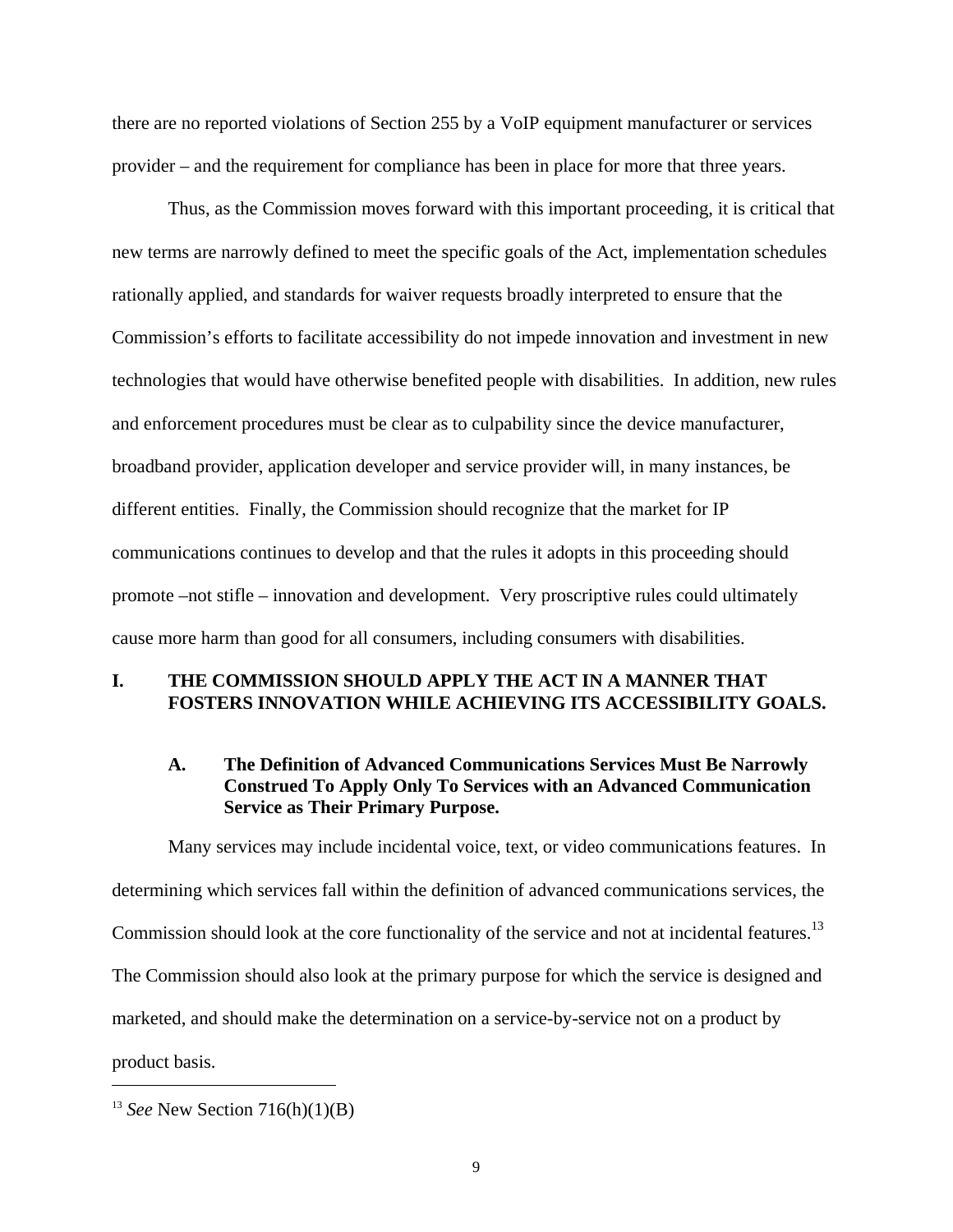Gaming products such as the Xbox and Xbox Live Service is one of the clearest examples of a service and product that leverages advanced communications, but whose primary purpose is gaming and not the provision of advanced communications services. The primary purpose of gaming services and products is not voice, video, or text communications. To enrich the gaming experience, some gaming products allow users to use an advanced communication service. But that feature does not convert a gaming service or product into an advanced communications service.

 In addition to being incidental to the core gaming purpose, the voice or other advanced communications feature of a gaming service does not substitute for traditional telephony, interconnected VoIP or other advanced communications service. Indeed, the communications primarily enhance the gaming experience.

 In determining a service's primary purpose, the Commission should look at the purpose for which the service or product is primarily designed and marketed, and should make the determination on a service-by-service basis. It would be unworkable for the Commission to make product by product or individualized determinations and apply the Act's substantive obligations based on a particular consumer's use or expectation of a service or device.

 The Commission should also interpret the definitions of non-interconnected VoIP, electronic messaging and interoperable video conferencing narrowly.

 First, the terms indicate that, to be covered, a service must be capable of being characterized either as a VoIP, messaging or video conferencing service, and not as a gaming or other service.<sup>14</sup>

 $14$  New Section 101(58).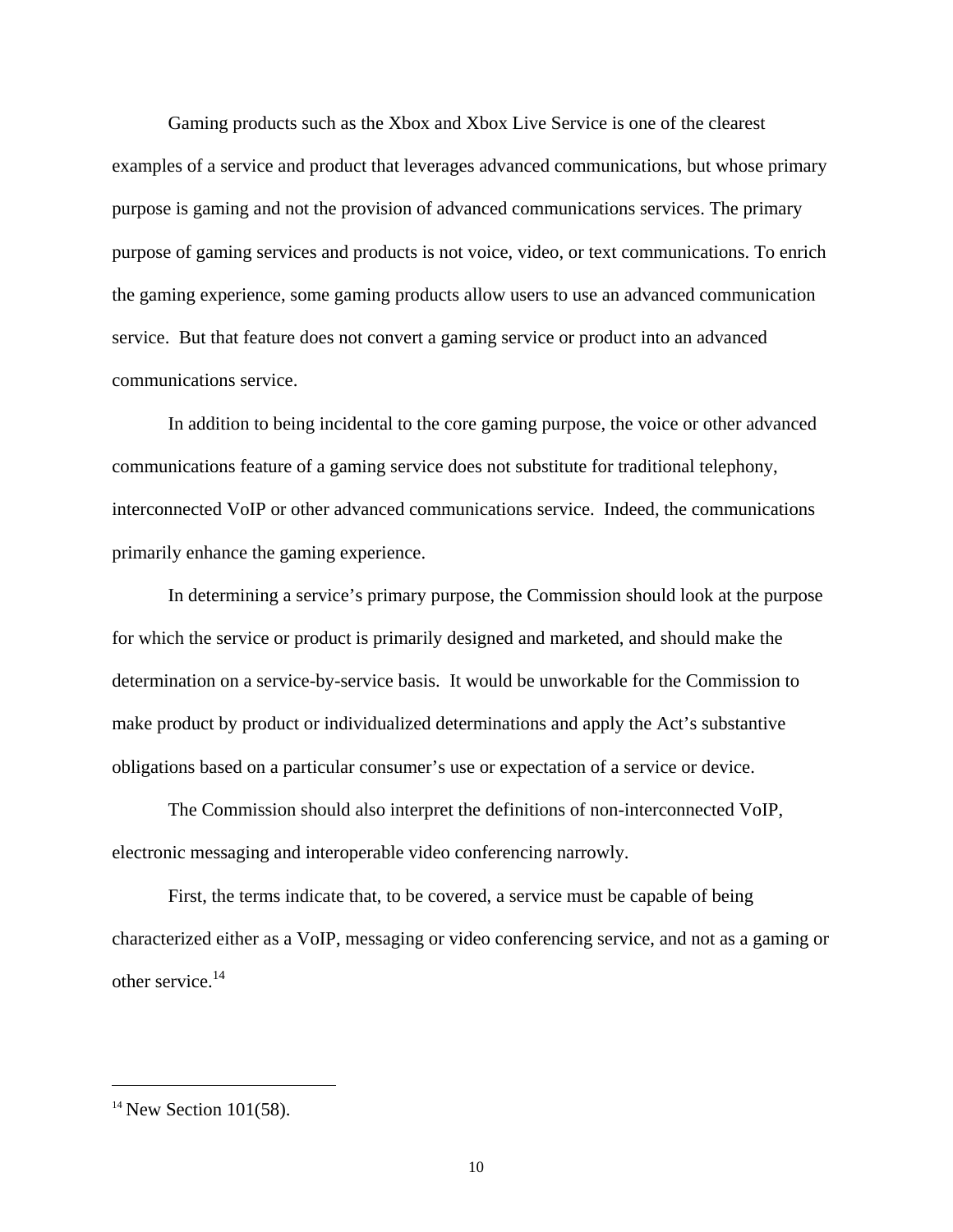Second, the definition applies to "a" service – not "any" service – that "enables real-time voice communication."15 The use of "a" leaves the reach of the definition ambiguous, and the Commission has therefore been delegated authority to interpret the statute as reaching only those services that have as their primary purpose non-interconnected VoIP, electronic messaging or interoperable video conferencing

 In particular, Interoperable video conferencing service is defined as "a service that provides real-time video communications, including audio, to enable users to share information of the user's choosing.16 A service that enables "users to share information" necessarily implies a two-way service, not a broadcast-style "webinar" video. Moreover, the term "interoperable" is particularly significant, as it is uniformly understood to entail inter-platform, inter-network and inter-provider communications.17 Two-way video applications and services are nascent, and often entail the provision of a video connection that is incidental to a particular service provider's product. Thus, with the possible exception of more mature products such as Video Relay Service ("VRS") equipment, which is already subject to an express interoperability

<sup>15</sup> *See* New Section 101(58).

 $16$  47 U.S.C. § 153(27).

<sup>&</sup>lt;sup>17</sup> See 47 C.F.R. § 90.7 (defining "interoperable" in the public safety wireless context as "An essential communication link within public safety and public service wireless communications systems which permits units from two or more different entities to interact with one another and to exchange information according to a prescribed method in order to achieve predictable results."); *Telecommunications Relay Services for Individuals with Hearing and Speech Disabilities*, CG Docket No. 03-123, Declaratory Ruling and Further Notice of Proposed Rulemaking, 21 FCC Rcd 5442 (May 9, 2006) (imposing interoperability obligation such that "All VRS consumers should be able to place a VRS call through any of the VRS providers' service, and all VRS providers should be able to receive calls from, and make calls to, any VRS consumer."); *see also* 47 C.F.R. § 51.325(b) (defining "interoperability" as "the ability of two or more facilities, or networks, to be connected, to exchange information, and to use the information that has been exchanged."). Congress necessarily had this history in mind. *See Sweet Home Chapter of Communities For a Great Oregon v. Babbitt v. Babbitt*, 17 F.3d 1463, 1471 (D.C. Cir. 1994) (Congress presumed to be cognizant of and legislate against background of existing agency interpretation of law), *rev'd on other grounds*, 515 U.S. 687 (1995).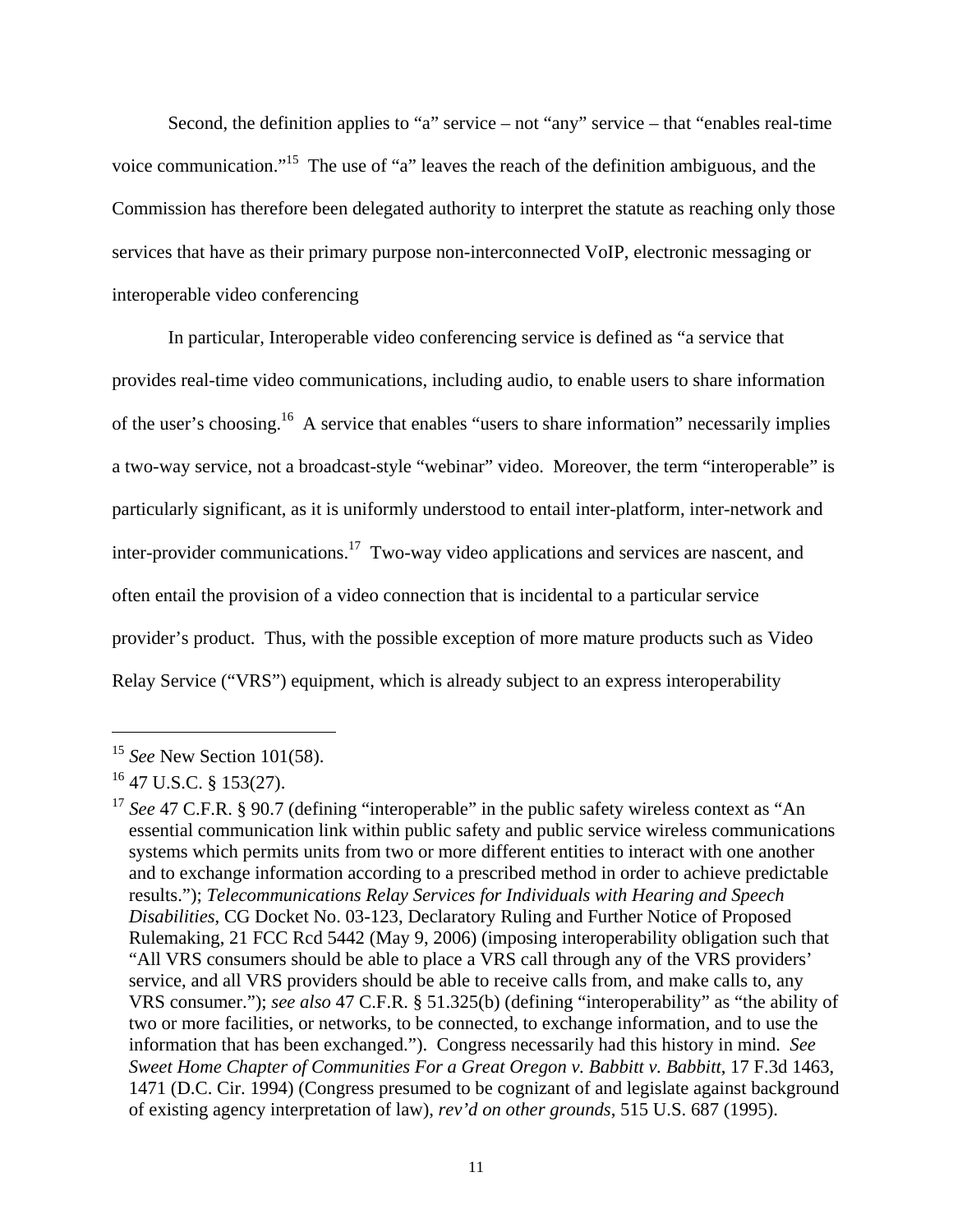mandate,<sup>18</sup> such services and products are generally not yet genuinely interoperable. Moreover, for the reasons discussed above, those products that offer a video connection that is incidental to the principal purpose and nature of the end user offering fall outside the definition as well.

 There is a real risk to innovation if the mere inclusion of an incidental advanced communications capability were to trigger the Act's obligations. Manufacturers and providers – most of whom are not otherwise subject to Commission jurisdiction - would be disincentivized to add advanced services capability to emerging services and applications that were designed for purposes other than serving as a functional substitute for telephone, non-interconnected VoIP, electronic messaging or interoperate video conferencing services.

### **B. The Commission Can Use Its Authority To Waive Application Of Section 716 To Services Whose Primary Function Is Not Voice Communications.**

 If the Commission nevertheless interprets the definition of non-interconnected VoIP as reaching services with multipurpose offerings such as gaming services and products, it should use its authority to waive application of Section 716 to services whose primary function is not voice communications, specifically including gaming platforms. Section 716(h) expressly grants the Commission the authority to waive the requirements of Section 716 for any feature or function of equipment used to provide or access advanced communications services.<sup>19</sup> The Commission should use this authority to waive the application of the Section 716 requirements to gaming services and products and other similarly situated equipment and services whose primary function is not advanced communications services.

<sup>&</sup>lt;sup>18</sup> *See Public Notice* at 2 ("seek[ing] comment on the extent to which equipment used by people with disabilities for point-to-point video relay services should be considered equipment used for 'interoperable video conferencing services.'").

<sup>&</sup>lt;sup>19</sup> New Section 716(h)(1).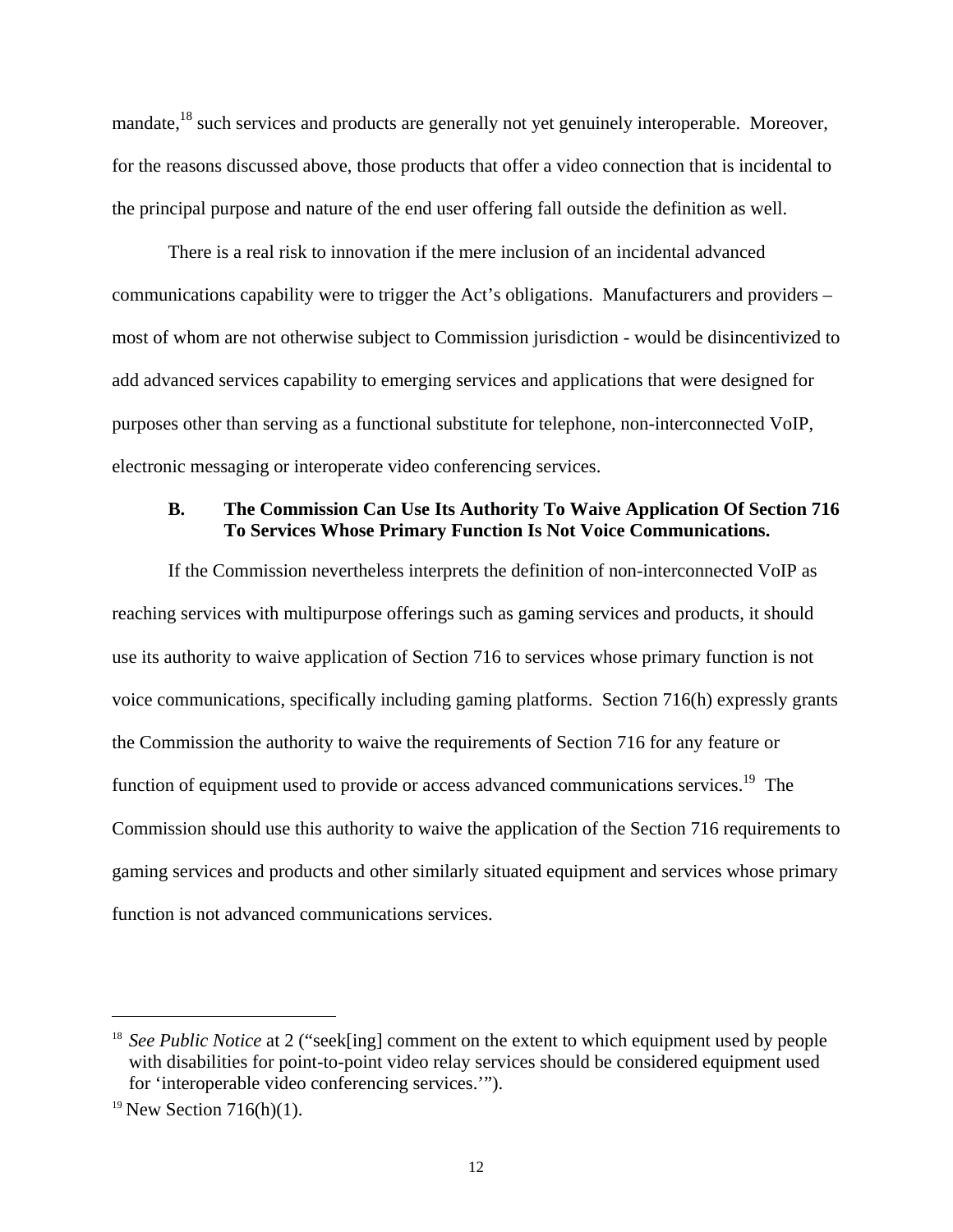Granting prospective blanket waivers is essential to encourage manufacturers and service providers to build communication features into services and equipment devices that do not have as their core purpose advanced communications. Fostering this innovation will enrich the communications choices and solutions available to all consumers, including those with disabilities, and further the goals of the Act. Prospective waivers are particularly important in light of the Act's recordkeeping requirements. Without prospective waivers, innovation may be stifled if manufacturers elect not to introduce products or features because they did not from the outset anticipate that their product or service would, by virtue of incidental communications features, fall within the recordkeeping requirements of the Act.

 While waivers should not be granted indiscriminately, the Commission should consider factors such as the primary purpose of the equipment or service; whether it is made available to the general public or is serving a niche market, whether it has been designed for a specific purpose, and whether other similar equipment or services are generally available (at comparable prices) that are accessible by individuals with disabilities.

 Industry requires adequate time to implement the key provisions of the Accessibility Act. The Commission should develop realistic timetables for compliance, keeping in mind that not all service providers, equipment manufacturers and application developers have readily available capital, or a general awareness of the Commission's new jurisdiction or these requirements. Also, as technology changes and new applications are developed, new compliance challenges arise. The Commission should not put new technologies at a regulatory disadvantage vis-à-vis more traditional, established technologies. The promise of IP communications and the Internet should be embraced, `and not discouraged because every service or application cannot immediately meet the needs of all users.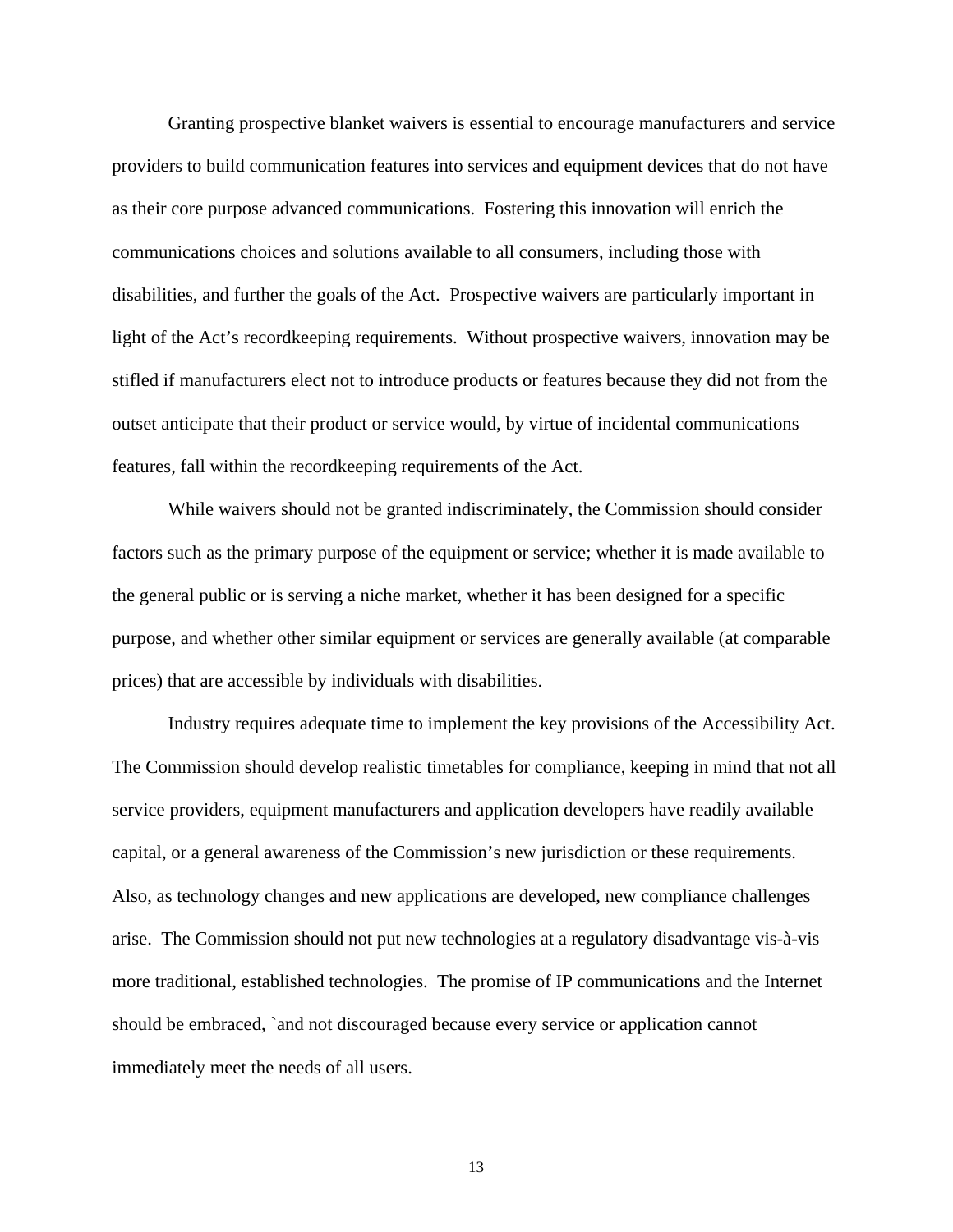## **C. "Advanced Communications Services" Are Expressly Enumerated In The Act, Precluding The Commission From Implementing Rules Covering Unenumerated Services.**

 The Accessibility Act defines the term "advanced communications service" to include a discrete list of four mutually exclusive services, deliberately excluding unenumerated services from the definition."20 The definition of each advanced communications services is exclusive. Electronic messaging service is a non-voice service, and therefore can be neither VoIP nor video conferencing.21 Interconnected VoIP and non-interconnected VoIP are likewise mutually exclusive categories.<sup>22</sup> And, while video conferencing includes audio, only services that bundle audio and video can be video conferencing service.<sup>23</sup> The Commission must therefore be careful to apply requirements only to the extent that a service, feature or function meets one of these definitions, and, consistent with the Act's definitions, should subject no single feature to overlapping or conflicting obligations.

 Based on this analysis, disability access requirements should not apply to government entities or private networks but only to consumer services that focus primarily on one or a combination of the elements of advanced communications service. Government entities should be excluded because they historically are covered by Section 508. In addition, private networks historically are exempt from Section 255 mandates because these are not services offered generally to the public.

<sup>&</sup>lt;sup>20</sup> New Section  $101(53)(A)-D$ .

<sup>&</sup>lt;sup>21</sup> New Section 101(56). Electronic messaging must also be between or among human beings, and it was not the intent of Congress to capture communications between devices. There is no reason to capture automatic software updates or other device to device communications. This distinction is important in order to foster innovation as the so called "Internet of things" emerges.

<sup>&</sup>lt;sup>22</sup> New Section 101(53), (57), (58).

 $23$  New Section 101(59).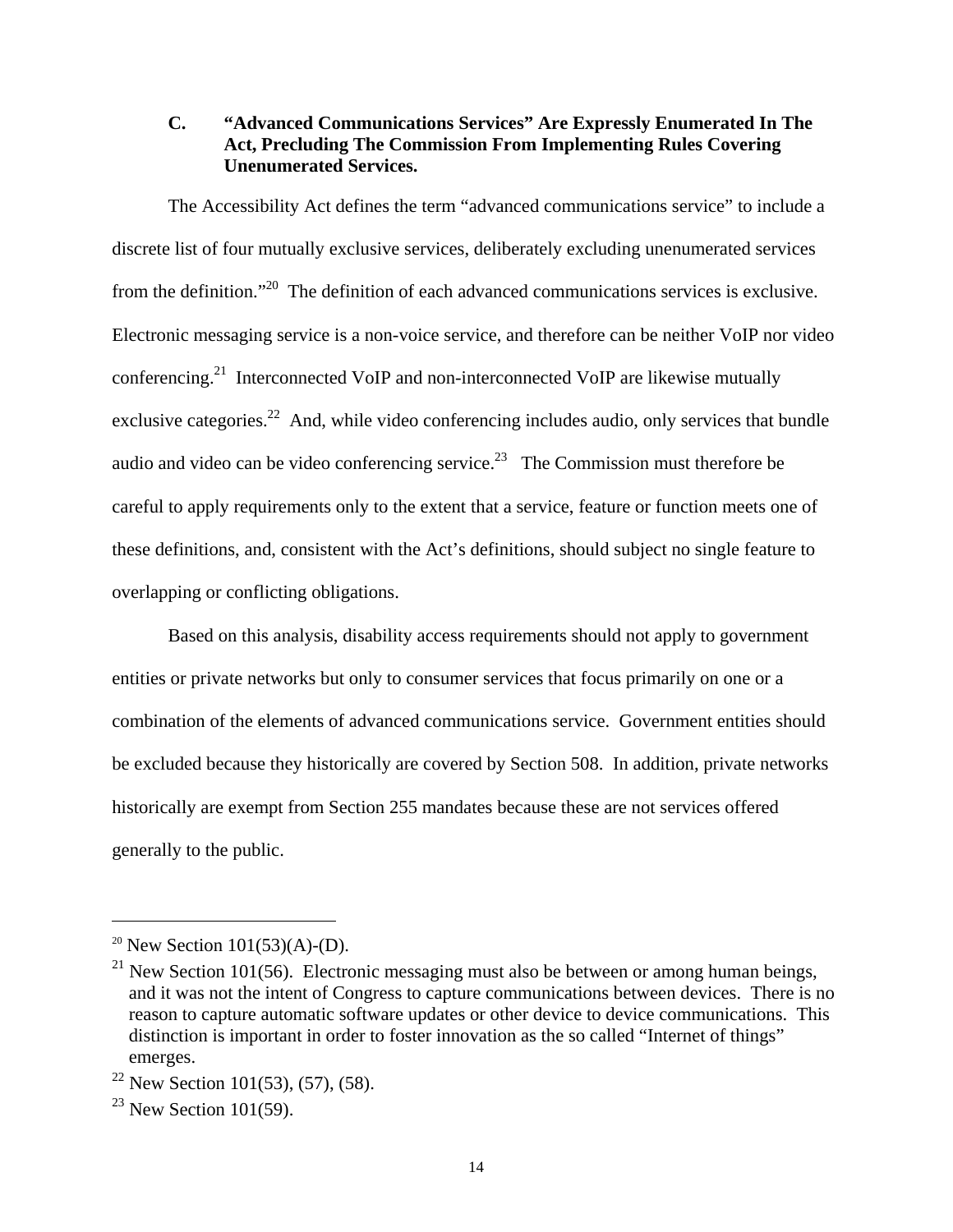## **D. Congress Expressly Permitted A Manufacturer Or Service Provider To Meet Its Accessibility Obligations Across A Product Line, Rather Than On A Specific Product-By-Product Basis.**

Section  $716(g)(4)$ , eschewing the specific product-by-product approach taken by the Commission with respect to Section 255, allows the Commission to consider the range of products offered by a manufacturer that have varying functionality and are offered at various price points.24 Congress intended this consideration to mirror similar considerations in the hearing-aid-compatibility context.<sup>25</sup> Through this provision, Congress recognizes that providers can and should enable accessibility by providing consumers with a variety of solutions, and precludes a requirement that all features and functions of all products must be accessible or must be accessible in the same way.

 Congress further buttressed this point by including the rule of construction in Section 716(j), which states, "[t]his section shall not be construed to require a manufacturer of equipment used for advanced communications or a provider of advanced communications services to make every feature and function of every device or service accessible for every disability."<sup>26</sup> Thus this Act does not require a manufacturer or service provider to make all products accessible nor does it require a service provider to make all features in its product accessible.

 Moreover, the Commission should confirm that the legislation allows service providers, application developers and equipment manufacturers maximum flexibility in meeting the requirements of the Act. In particular, if third party applications, peripheral devices, software, hardware or customer premises equipment are available to individuals with disabilities at nominal cost – the legislation endorses the concept that these third party application are

<sup>&</sup>lt;sup>24</sup> New Section 716(g)(4).

<sup>25</sup> *House Report* .at 26; *see*47 C.F.R. § 20.19(c)(4)(ii), (d)(4)(ii).

 $^{26}$  New Section 716(j) of the Communications Act.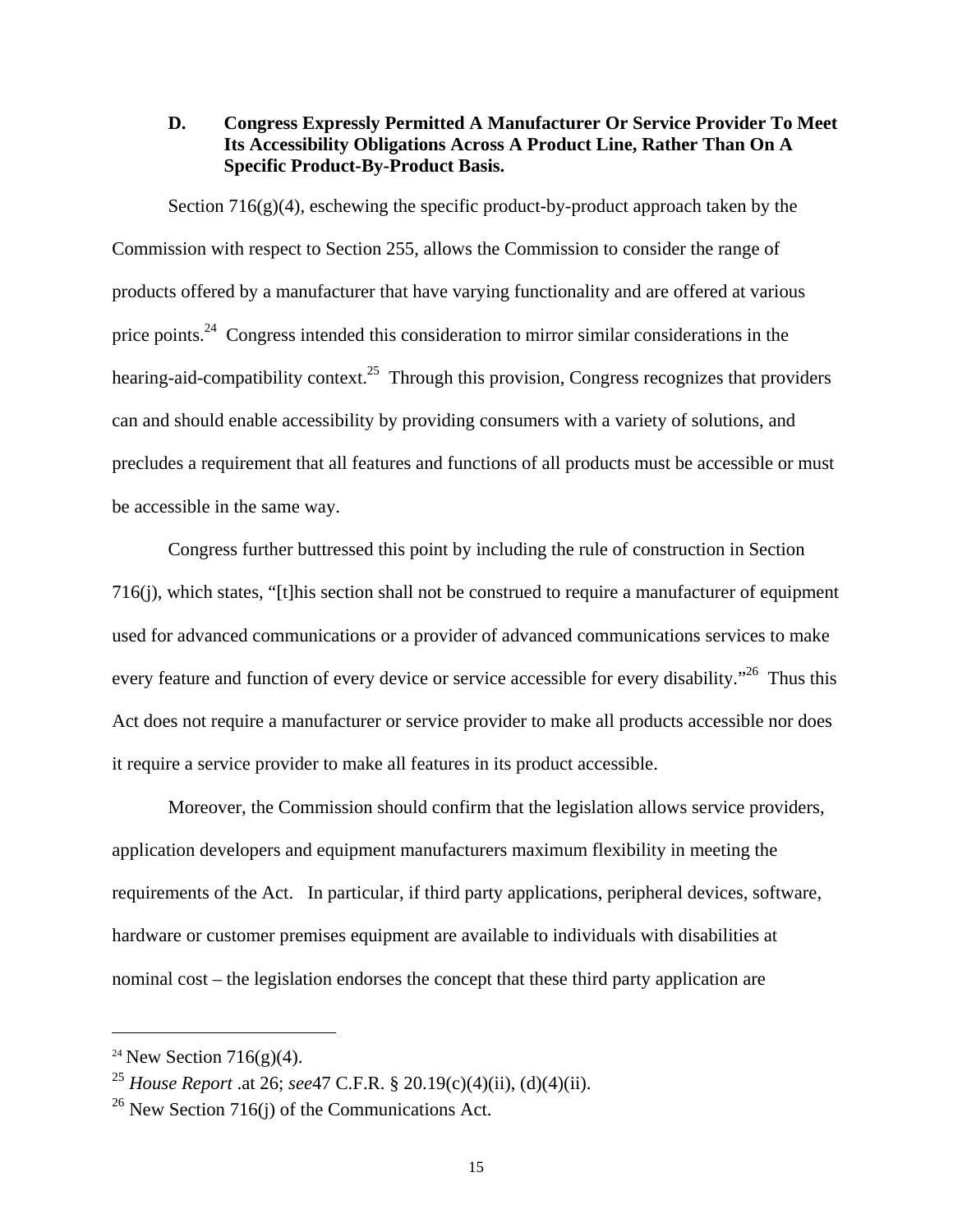sufficient to satisfy the requirement for compliance.<sup>27</sup> The Commission should not fix an amount to the term nominal cost. Nominal cost can be relative to the value of the service provided compared to not having the service, or the financial ability of the user to purchase the added feature. The Commission should also keep in mind that over time the cost of these third party applications can come down, particularly as demand increases.

 The VON Coalition generally does not support mandated technical standards; however, it does support the development of technical standards that can be used as safe harbors so that all parties understand what is expected of them and to reduce uncertainty. Properly developed safe harbors can be an important way for companies to provide input into the standards process and avoid potential enforcement. Standards are also potentially important for IP communications, which requires the successful interoperability of different technologies.<sup>28</sup> The ultimate goal of the legislation should not be enforcement, but flexibility that allows the most paths to compliance while meeting the needs of the disabled community.

- that the microphone works with the sound card
- that the sound card works with the rest of the PC hardware
- that the PC hardware works with the operating system
- that the operating system works with the VoIP softphone
- that the operating system works with the networking hardware
- that the networking hardware and software work with the access network
- that the access network works with the ISP
- that the ISP works with the Internet backbone

See http://www.inclusive.com/trng/voip

 $27$  For instance, JAWS, a powerful accessibility solution offered by Freedom Scientific, reads information on your screen using synthesized speech is compatible with Skype software enabling blind users to take advantage of Skype's IM features.

 $^{28}$  For example, peer-to-peer VoIP over the Internet depends on the following (at both ends of the communication):